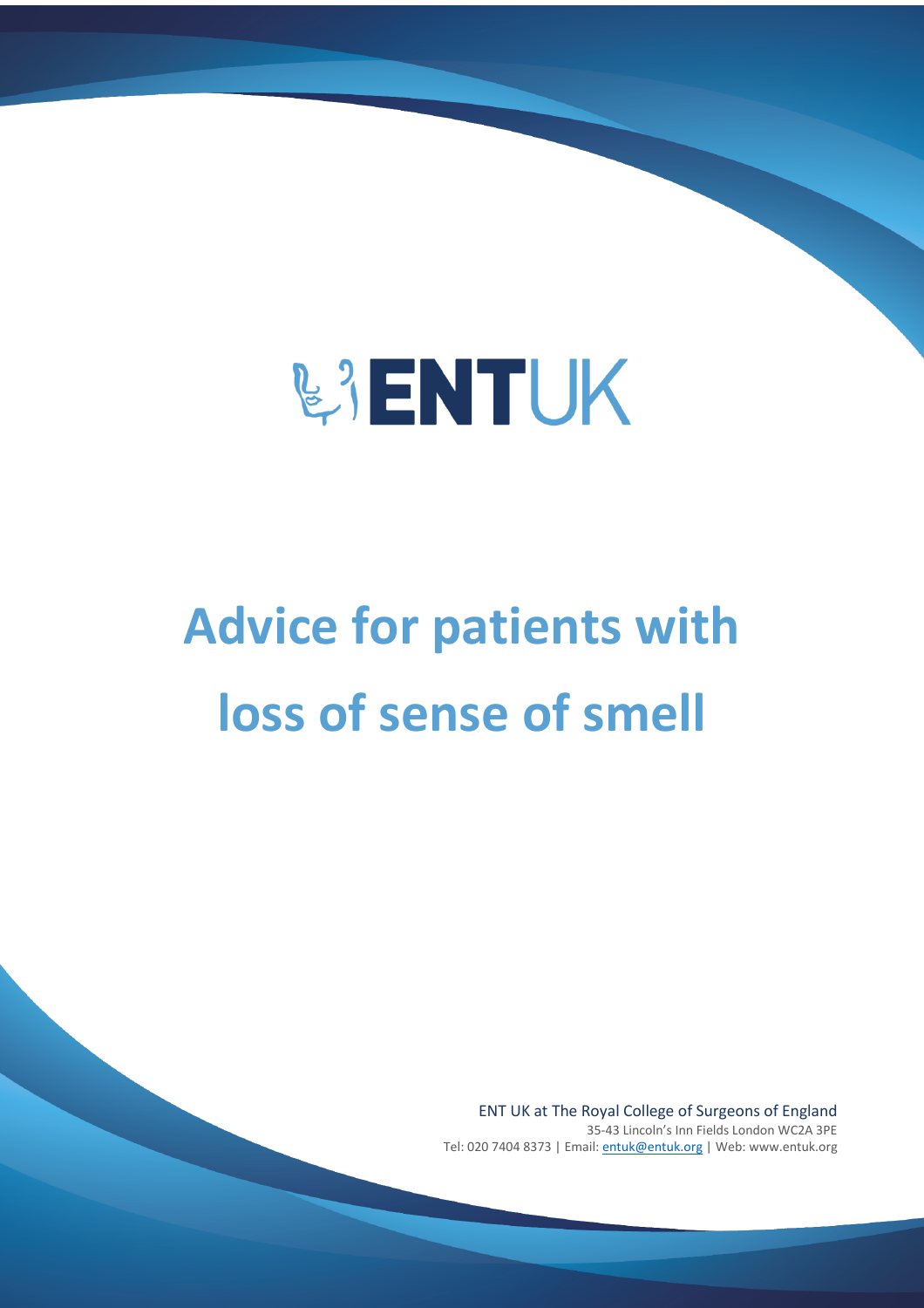## **BIENTUK**

Loss of sense of smell, or anosmia, has a significant impact on quality of life. Typically, it affects not only our ability to smell (both good and bad odours) but impairs our ability to detect flavours. Our sense of taste is actually pretty basic – not much more that sweet, sour, salty, bitter or 'meaty' (called umami) and this may be unaffected, although many patients also find that this can be affected after COVID-19.

For anyone who newly develops this symptom, there is, in addition, often associated anxiety regarding the likelihood of recovery, worry about the underlying cause and sometimes lack of support and understanding from family and friends. We will try to provide some advice for anyone developing anosmia during the COVID-19 pandemic, when access to health-care may be restricted.

Loss of sense of smell can occur following a head injury, in association with conditions that cause nasal obstruction (e.g. chronic sinusitis) or in some cases no specific cause is found. Loss of smell following a viral infection is the second most common cause of smell loss, probably accounting for about 12% of all cases, and around 25% of cases seen in specialist clinics. Viruses that give rise to the common cold are well known to cause post-infectious loss, as well as over 200 different viruses known to cause upper respiratory tract infections. Previously described coronaviruses are thought to account for 10- 15% cases. It is therefore perhaps no surprise that the novel COVID-19 virus would also cause anosmia in infected patients.

We now have strong evidence to support a link between loss of smell and COVID-19. Different studies estimate that 30-85% patients with COVID-19 report loss of sense of smell. In patients who have suddenly lost their sense of smell during the pandemic, 95% have been shown to have COVID-19 when tested with either nasal swabs and or antibody tests. Some patients may have loss of sense of smell as the only symptom of COVID-19 infection, others may develop the better known symptoms of cough or fever, but we also see many patients with tiredness, muscle aches, tummy upsets and more unusual symptoms such as eye pain or a burning sensation in the nose.

Loss of sense of smell is now recognised as a symptom of COVID-19 by the World Health Organisation. It has been recognised by Public Health England as a sign of COVID-19 infection and therefore it is important to follow up to date guidance on NHS111 on-line regrading accessing testing. While loss of smell may be caused by other viruses, at the current time we should assume that COVID-19 is the cause until tests prove negative. We therefore advise that patients follow current guidelines of selfisolating for seven days if they develop new onset anosmia. This will also apply to cohabiting friends or family. Please do not call NHS111 or your GP unless you have respiratory or other problems that need medical attention. Equally, DO NOT visit your GP surgery or A&E for loss of sense of smell in the first two weeks.

With regards to treating the anosmia, the good news is that colleagues and patients around the world report encouraging rates of recovery without any treatment, with many patients reporting return of sense of smell within 7-14 days. The first thing is to look after yourself, especially if you have other symptoms, and to wait to see if things settle down in the first two weeks. In one study of patients four weeks after onset, 50% had recovered, 40% had improved but 10% had not yet shown any improvement at four weeks. While we do not have long-term data for COVID-19, we know from studies of loss of smell caused by other viruses that between one to two thirds of patients with more persistent loss have shown improvement when reviewed 6-18 months later. Recovery can therefore be slow and difficult to detect. It might be helpful to follow [a home assessment test](https://abscent.org/application/files/5515/7532/6861/Self_assessment.pdf) to see where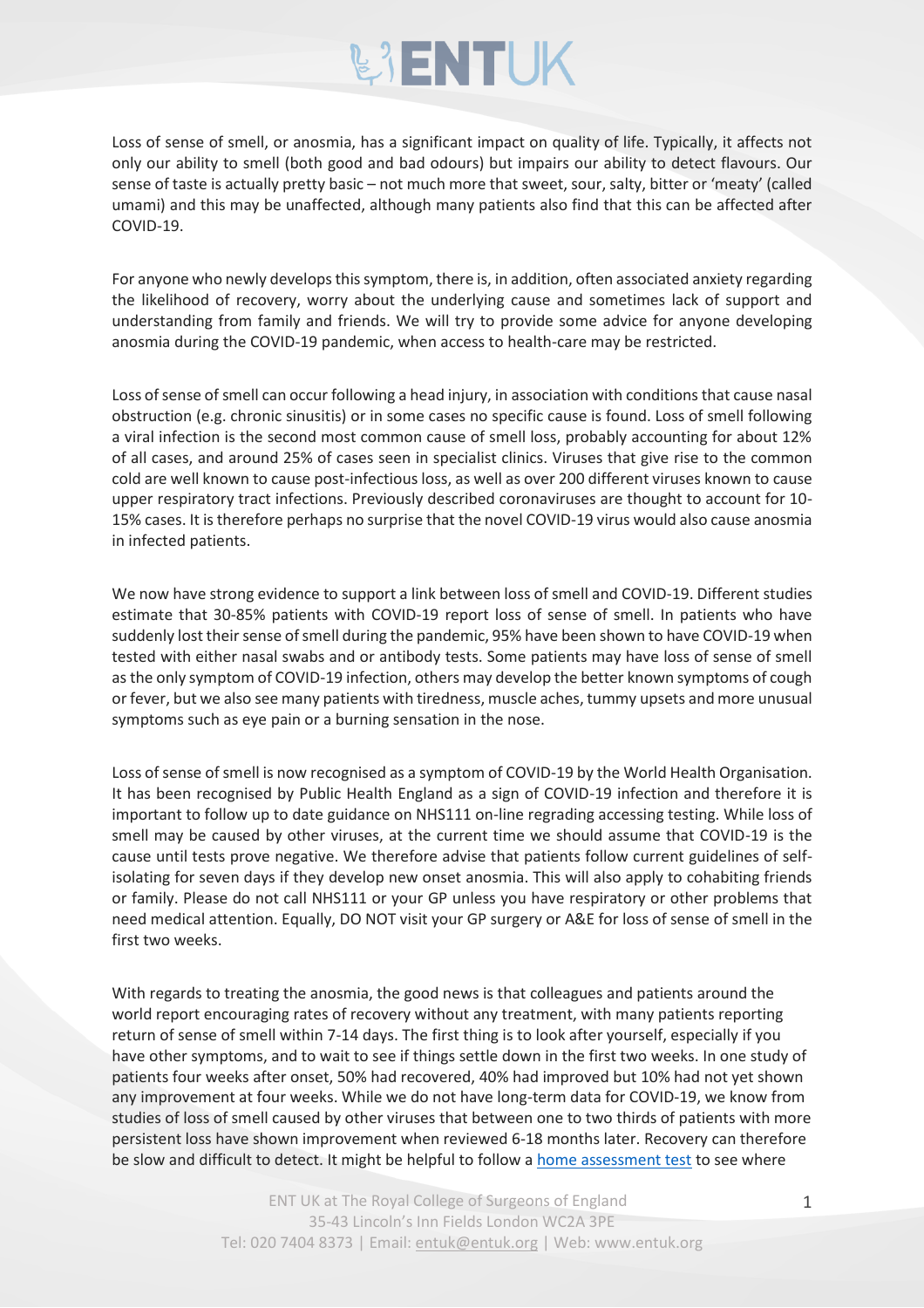### **BIENTUK**

you are and repeat the test in 6 months' time. It's often not a good idea to repeat these tests too often as they can miss small changes over time.

So, what can you do except wait? Smell training has been shown to help recovery in number of studies, and we recommend this for everyone with symptoms that last more than two weeks. This involves repeated stimulation of the smell nerves. There are some excellent resources available to help you do this – try the [FifthSense](http://www.fifthsense.org.uk/smell-training) or [Abscent](file://///DCAPP01/Company%20Data/JP/COVID-19/abscent.org) websites. In the absence of essential oils, make use of pleasant odours that you find round the house, provided they are safe and in a liquid form!

In terms of other treatments, the British Rhinological Society have reviewed the evidence for all treatments that have been described. One of the problems is that there has been surprisingly little research in this area in the past, and so many studies are small and we cannot be certain how reliable the findings are. We cannot make very strong recommendations regarding these treatments, but there are three options that might be considered.

#### **Corticosteroids tablets or drops (On prescription only)**

In the past, doctors have often prescribed oral steroids to try to improve recovery rates. There is uncertainty regarding whether oral steroids can delay the clearance of COVID-19 in an infected person and therefore at the moment we are advising against their use during the first two weeks following the onset of symptoms. Use may be considered as an option, but you should discuss this carefully with a doctor as there are potential side effects that should be considered. Your doctor might also consider using steroid drops or washes.

#### **Corticosteroid nasal sprays (available over the counter)**

Nasal steroids are unlikely to be of direct benefit, although as they have low rates of absorption into the body; if you also have a blocked nose then they are more likely to be helpful. if you take them for hayfever or other conditions, please continue to do so. Reducing sneezing and a runny nose will help reduce the risk of transmitting the virus.

#### **Omega 3 supplements (available over the counter)**

In addition, there is some weak evidence to support the use of omega 3 supplements in smell loss, although this has never been trialled in COVID-19 infection. They are available over the counter, but you should make sure that they don't interact with other medications before use.

Don't worry if you can't get hold of any of these options – as mentioned before, there is a good chance of recovery without these.

On the positive side, if you have had COVID-19 and are making a good recovery, you will hopefully have developed some immunity which should give you some peace of mind at what is a very difficult time. However, we do not yet fully understand how good this immunity might be, and how long it will last, so please continue to take all recommended precautions with regards to regular hand washing and social distancing once your period of self-isolation is over, particularly if you have not been tested.

Patients with COVID-19 are most infectious in the first week, which is why the current guidelines are for seven days. The length of loss of smell is not related to how infectious you are, so that you do not need to worry that you may be passing on the infection to others later on, even if your sense of smell has not recovered.